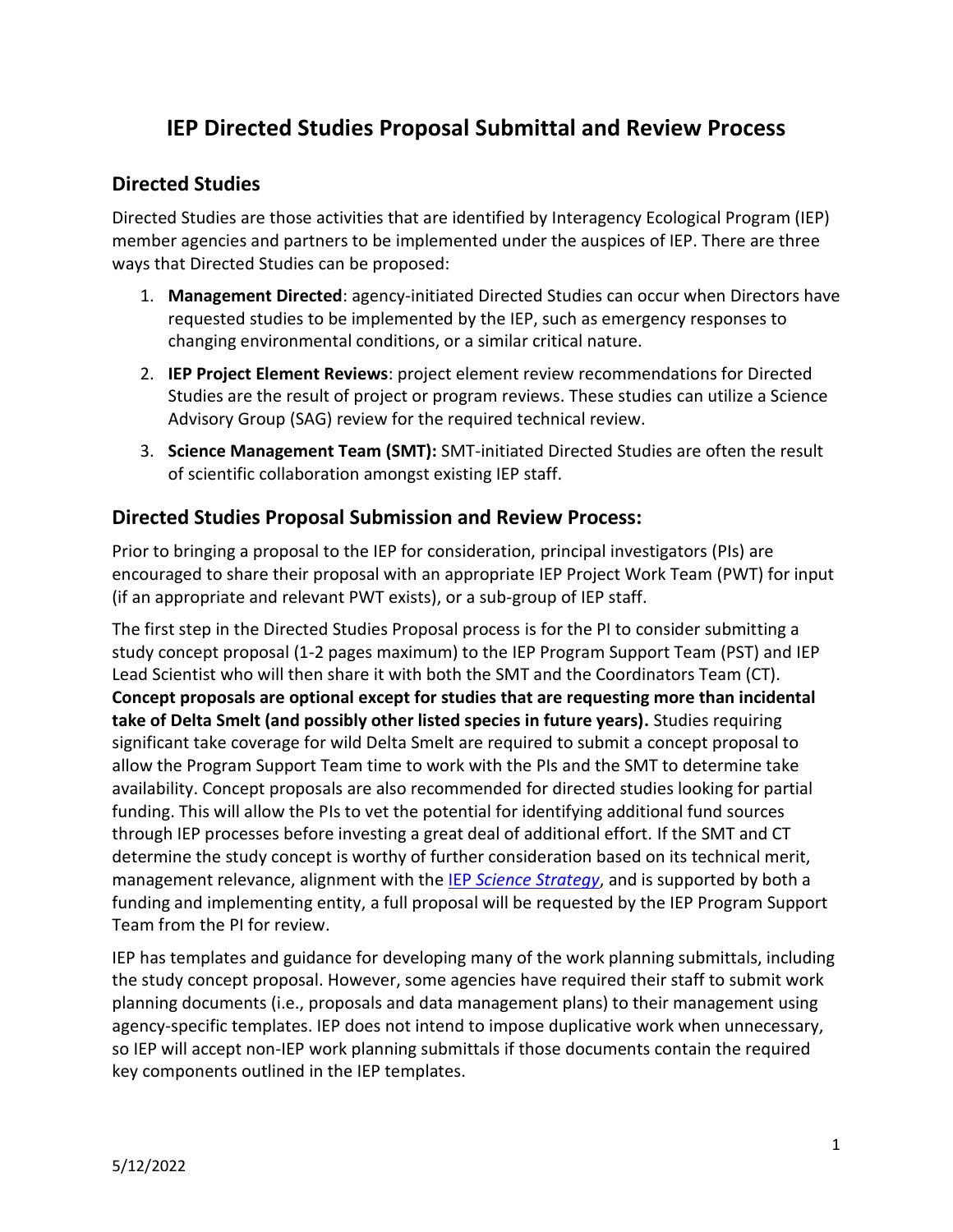Full proposals, especially those from a competitive solicitation process, receive three levels of review that include: 1) **Administrative Review** by the IEP Program Support Team, 2) **Technical Review** by the SMT, or other technical reviewers with appropriate expertise, and 3) **Relevancy Review** by the CT. Smaller studies require SMT technical reviews (assuming appropriate technical expertise is represented), while larger studies (~\$500K or higher) may require independent technical peer review involving external subject matter experts, as determined by the IEP Lead Scientist and SMT. The Program Support Team and the Lead Scientist will act as the point of contact with the PI throughout the duration of the proposal review process.

These three levels of review for inclusion of Directed Study full proposals into the IEP *Work Plan* are defined more clearly as:

- *Administrative Review* IEP Program Support Team will conduct an administrative review to ensure that proposals are complete and comprehensive (including permitting of Take and scientific collection) before presenting proposal for a technical review. If proposals are incomplete (i.e., missing key components) the PI will be contacted. PIs should be in contact with the IEP Take Coordinator about their permitting needs and demonstrate they already have the necessary permits or have a clear strategy for obtaining their permits.
- *Technical Review* A team comprised of a minimum of three SMT members and external subject matter experts (if needed) will review the proposal for scientific rigor, technical merit, and accordance with the IEP *Science Strategy.* The SMT may invite the PI to attend an SMT meeting to discuss the proposal and answer any questions prior to concluding the review.
- *Relevancy Review* The Coordinators Team will review the proposal to ensure relevancy to the IEP Program, and that the study meets the IEP *[Strategic Plan](https://nrm.dfg.ca.gov/FileHandler.ashx?DocumentID=185012&inline)* goals and objectives. This review is mainly reserved for competitive solicitation proposals.

Upon the completion of the **SMT's technical review,** the Lead Scientist will notify the CT of the SMT's recommendation:

- Recommend for inclusion: the study is scientifically and technically supportable for inclusion as part of the annual IEP *Work Plan* and has been coordinated with other studies as appropriate,
- Requires additional modification: the study proposal requires additional work prior to inclusion as part of the annual IEP *Work Plan*, or
- Do not recommend for inclusion: the effort is not ready for the IEP *Work Plan* or is not a match for the program.

The SMT recommendations will be shared with the CT. Upon concurrence, the CT will:

- Recommend for Inclusion into the IEP *Work Plan*
- Request additional modification from the SMT or PI
- Do not recommend for inclusion into the IEP *Work Plan*

Elements recommended for inclusion will be presented to the IEP Directors for final approval in September, while those not ready or declined will be referred to the SMT or PI respectively.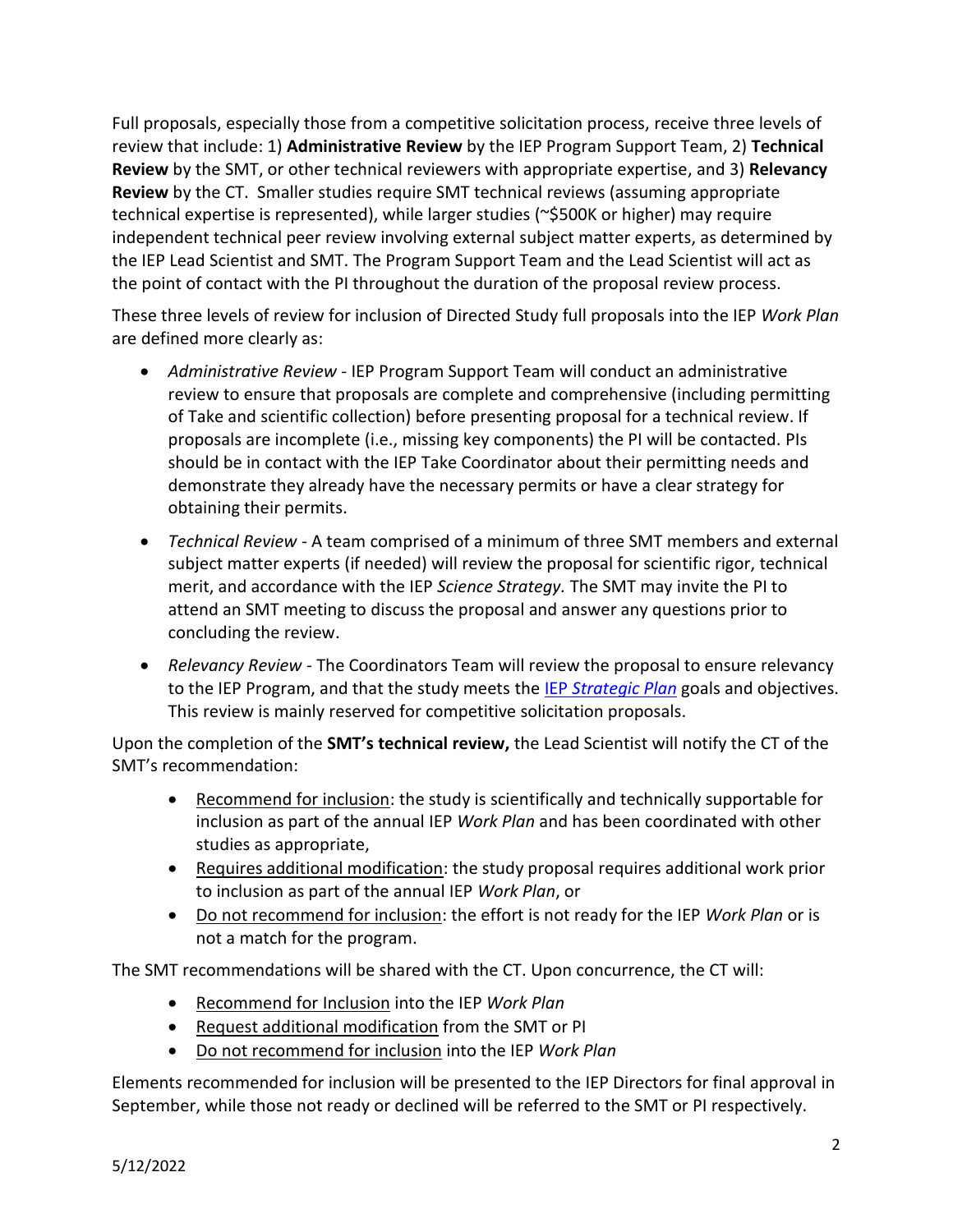Upon the Directors decision, the Program Support Team will notify the PI and Contract Manager (if applicable) and assign the project an IEP *Work Plan* Element Number. Approval for inclusion in the IEP *Work Plan* does not constitute approval for Take. PIs should continue to work with permit coordinators to ensure that Take permits are secured.

# **"Out of Cycle" Proposal Review Process:**

For projects that come to the IEP outside of the timeline outlined in the Work Planning Calendars, including significant modification of existing IEP elements, there is an extra step to follow in addition to the regular proposal review process outlined above. Like the regular process, the Lead Scientist acts as the point of contact and will coordinate the out of cycle review with the PI, IEP PST, SMT and CT.

PIs must include a **justification** explaining why their proposal deserves to be considered for inclusion in the IEP work plan out of cycle or as a mid-year adjustment. This justification will be considered at each level of review, including by the IEP Directors when they are asked to approve inclusion of the proposal into the IEP work plan out of cycle.

## **Interagency Ecological Program – Directed Study Full Proposal Outline**

There are certain key components that should be included in a Directed Study full proposal to be considered complete. PIs should review these relevant components in their proposal before submitting to the IEP Program Support Team, so as not to delay the processing of their proposal. These suggested components are shown in the outline below. PIs are available to use their own proposal format and not required to use the outline shown below, but they must ensure that their proposal includes the key components. Some components may not apply to a particular study and, if possible, should be identified as 'not applicable'.

#### **Example Outline of a Proposal with Key Components**

#### **I. Project Title**

- **II. Principal Investigator(s)**
	- a. PI Name, Affiliation, and Contact information
	- b. Collaborator(s) Name, Affiliation, and Contact information

#### **III. Background**

- a. Scientific background
- b. Project objectives and management implications
	- i. Does the project inform any specific mandate, biological opinion (BiOp), permit, and/or agreement? If so, include the full citation of relevant document.
	- ii. Is the study a recommended action or does it result from an IEP review or synthesis effort (e.g., SAG, MAST, SAIL, etc.)?
- c. Hypotheses and/or study questions

#### **IV. Project Description**